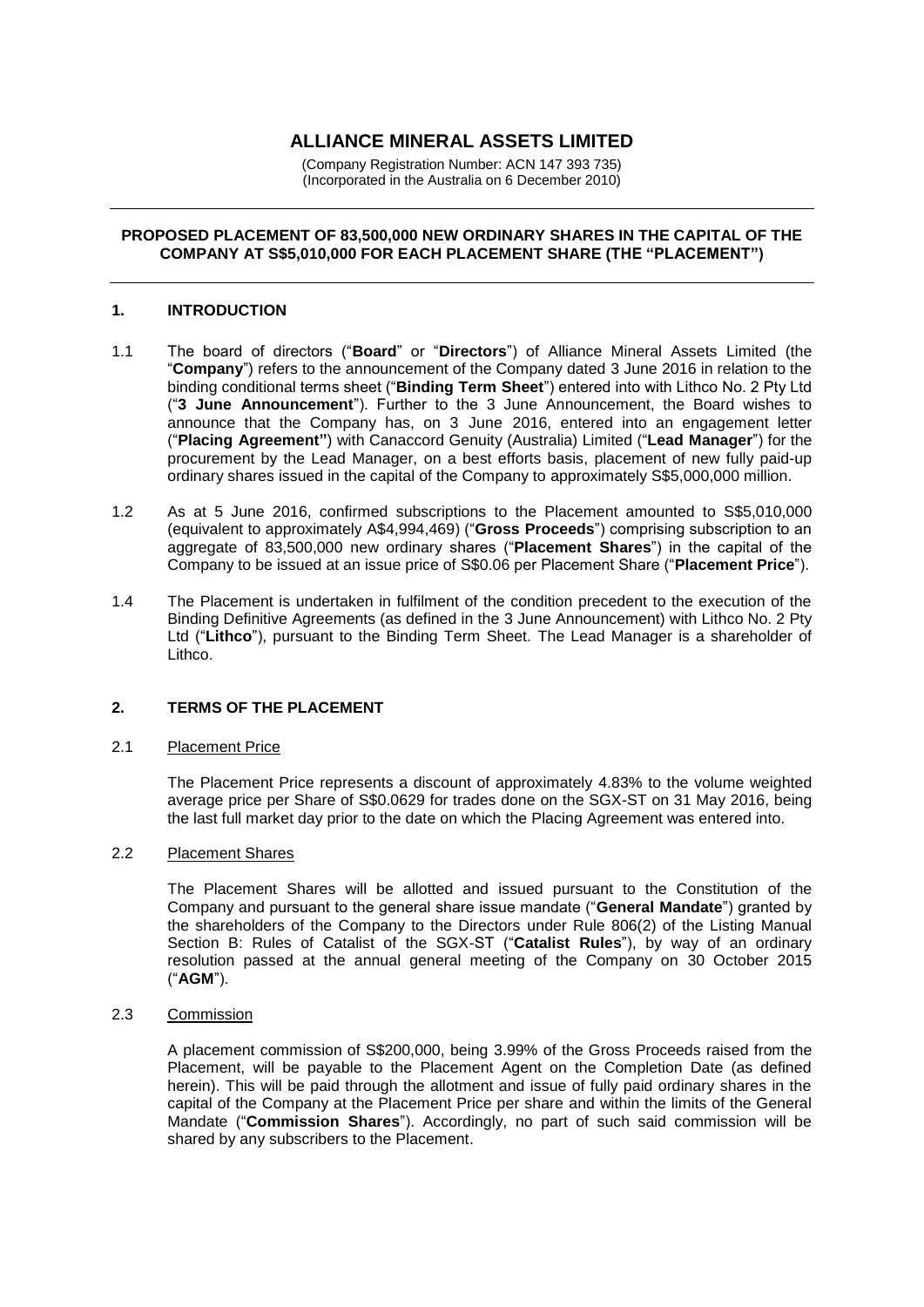# 2,4 General Mandate

As at the date of the AGM, the issued and paid-up share capital of the Company (excluding treasury shares) (the "**Existing Share Capital**") comprised 393,930,427 shares issued in the capital of the Company ("**Shares**"). According to the terms of the General Mandate, the aggregate number of Shares to be issued shall not exceed 100% of the Existing Share Capital of which the aggregate number of Shares to be issued other than on a *pro-rata* basis to existing shareholders of the Company shall not exceed 50% of the Existing Share Capital. The Company does not have any treasury shares.

As no Shares were previously issued under the General Mandate prior to the Placement,, the total number of Shares that may be issued under the Generate Mandate is 393,930,427 of which the maximum number of Shares that may be issued other than on a *pro-rata* basis is 196,965,213. The proposed allotment and issuance of the Placement Shares and Commission Shares, i.e. an aggregate of 86,833,333 Shares ("**New Shares**"), are within the limits of the General Mandate.

As at the date of this announcement, the Placement Shares and Commission Shares represent approximately 21.2% and 0.85% respectively of the Company's Existing Share Capital, and approximately 17.37% and 0.69% respectively of the Company's enlarged share capital comprising 480,763,760 Shares ("**Enlarged Share Capital**"), assuming all the New Shares have been issued. In aggregate, the Placement Shares and Commission Shares represent approximately 22.04% and 18.06% of the Existing Share Capital and the Enlarged Share Capital respectively.

# 2.5 Condition to completion of Placement

The completion of the Placement shall be conditional upon obtaining the Required Approvals (as defined in the 3 June Announcement).

# **3. RATIONALE FOR PLACEMENT AND USE OF PROCEEDS**

- 3.1 The estimated net proceeds from the Placement, after deducting expenses incurred in connection with the Placement, is expected to be approximately S\$4,910,000 million or approximately A\$4,894,779<sup>1</sup> million ("**Net Proceeds**").
- 3.2 As at 31 March 2016, the Group had an unaudited net cash balance of A\$1,705,704 and negative working capital of A\$435,176. In connection with paragraph 1.4 above, the Placement is undertaken to strengthen the Company's balance sheet and introduce investors who are excited with the Bald Hill joint venture ("**Joint Venture")** and the invigorated exploration program over the period to 31 December 2017, further details are set out in the 3 June Announcement.
- 3.3 The Company intends to use the Net Proceeds for general working capital purposes of the Group which includes funding the Company's share of expenditure in relation to the Joint Venture.
- 3.4 The Company will make periodic announcements as and when the net proceeds from the Placement are materially disbursed and whether such use is in accordance with the stated use and in accordance with the percentage allocated. The Company will also provide a status report on the use of the Net Proceeds raised from the Placement in the Company's interim and full year financial statements and the Company's annual report. Where the Net Proceeds are used for working capital purposes, the Company will provide a breakdown with specific details on how the Net Proceeds have been applied in the announcements and the status report. Where there is any material deviation from the stated use of proceeds, the Company will announce the reasons for such deviation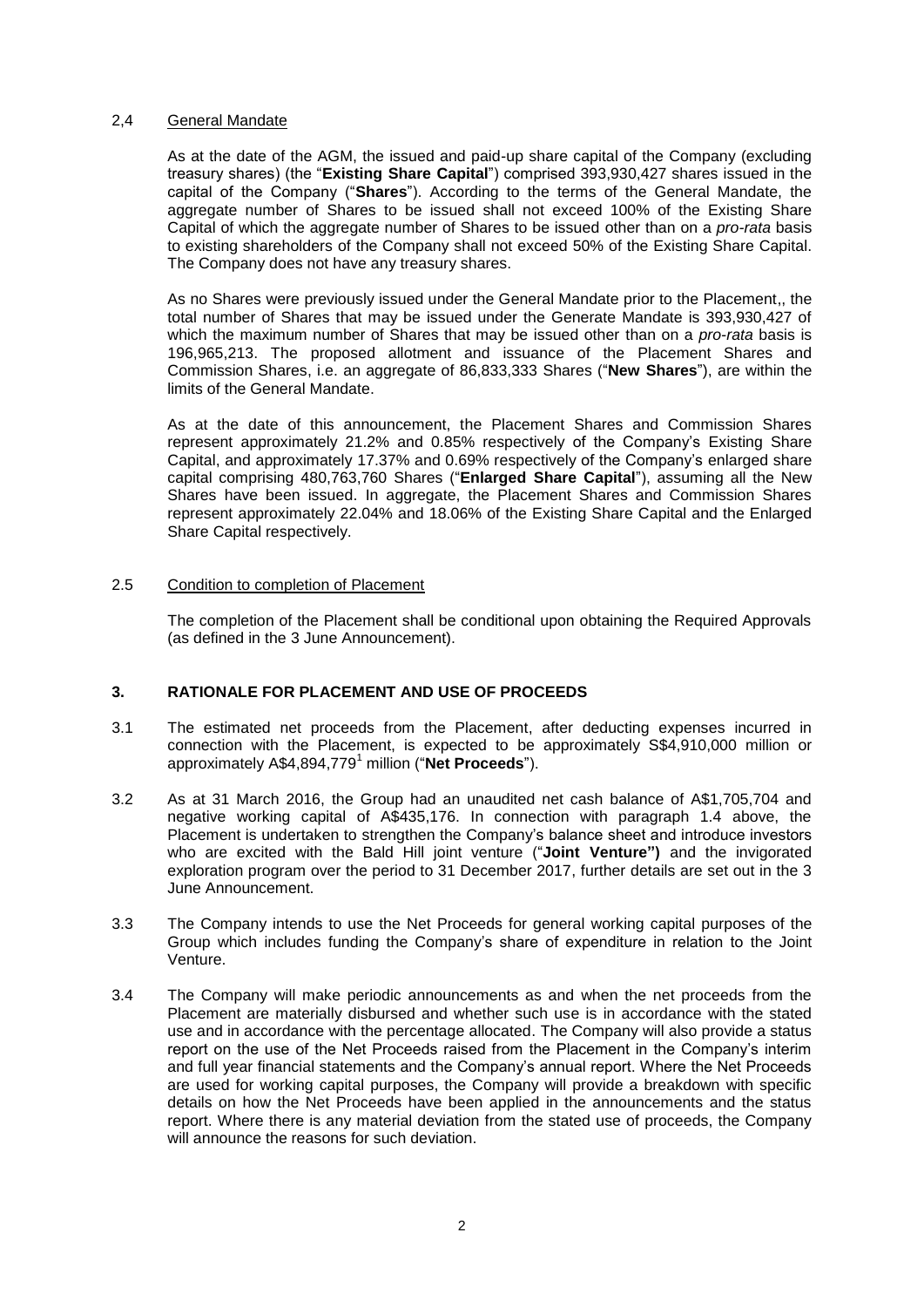- 3.5 Pending the deployment of the proceeds from the Placement, such proceeds may be placed as short term deposits with financial institutions and/or invested in short term money markets or debt instruments or for any other purposes on a short term basis as the Directors may in their absolute discretion deem fit, from time to time.
- 3.6 The Directors are of the opinion that, after taking into consideration the Group's present banking facilities and the Net Proceeds, the working capital available to the Group is sufficient to meet its present requirements.

# **4. FINANCIAL EFFECTS OF THE PLACEMENT**

4.1 For illustrative purposes only and based on the audited consolidated financial statements of the Group for the financial year ended 30 June 2015 ("**FY2015**"), the financial effects of the Placement (including the issuance of the Commission Shares) on (i) the net asset value ("**NAV**") per Share of the Group (assuming that the Placement and the issuance of the Commission Shares had been completed on 30 June 2015); and (ii) the loss per Share ("**LPS**") of the Group (assuming that the Placement and the issuance of the Commission Shares had been completed on 1 July 2014), are as follows:

|                                                                                                        | <b>Before the Placement</b> | <b>After the Placement</b> |
|--------------------------------------------------------------------------------------------------------|-----------------------------|----------------------------|
| <b>NAV</b><br>per Share (Australia<br>cents)                                                           | 4.31                        | 4.57                       |
| Number of Shares excluding<br>treasury shares at the end of<br>FY2015 for calculating NAV<br>per Share | 393,930,427                 | 480,763,760                |
| LPS (Australia cents)                                                                                  | 2.74                        | 2.24                       |
| Weighted average number of<br>Shares for calculating LPS                                               | 393,930,427                 | 480,763,760                |

4.3 The financial effects of the Placement on the Group are for illustrative purposes only and are, therefore, not indicative of the actual financial performance or position of the Group after the completion of the Placement.

#### **5. NO PROSPECTUS, OFFER DOCUMENT OR OFFER INFORMATION STATEMENT TO BE ISSUED**

The Placement will be undertaken in Australia and wholly outside Singapore to investors wholly outside Singapore, relying on the Australian Private Placement Exemptions, by way of offering to professional investor(s) under section 708(11) of the Corporations Act, or sophisticated investor(s) under section 708(8) or section 708(10) of the Corporations Act.

No prospectus, offer document or offer information statement will be lodged with the SGX-ST acting as agent on behalf of the Monetary Authority of Singapore in connection with the Placement.

# **6. ADDITIONAL LISTING APPLICATION**

The sponsor of the Company, PrimePartners Corporate Finance Pte. Ltd. ("**Sponsor**"), will be making an additional listing application for and on behalf of the Company to the SGX-ST for the listing and quotation of the Placement Shares on the Catalist board of the SGX-ST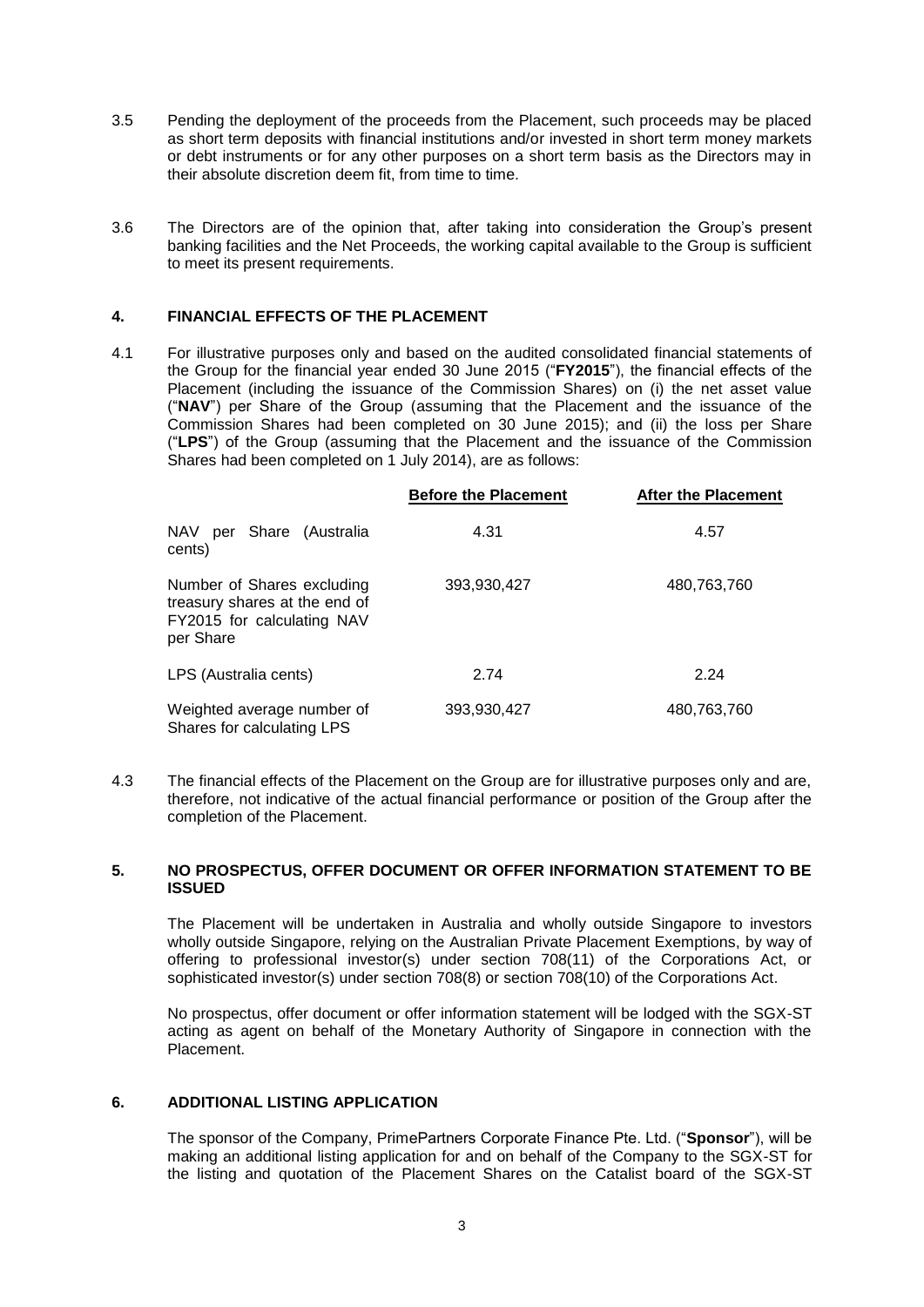("**Application**"). The Company will make the necessary announcement upon receipt of the approval in-principle from the SGX-ST for the listing and quotation of the Placement Shares.

# **7. INTERESTS OF DIRECTORS AND SUBSTANTIAL SHAREHOLDERS**

- 7.1 The Placement Shares will not be placed out to any person who is a Director or a substantial shareholder of the Company or any person who falls within the categories set out in Rule 812(1) of the Catalist Rules.
- 7.2 None of the Directors or substantial shareholders of the Company has any interest, direct or indirect, in the Placement (other than arising from their shareholdings in the Company, if any).
- 7.3 The Placement would not result in any transfer of controlling interest in the Company (without prior approval of shareholders in general meeting) as set out in Rule 803 of the Catalist Rules.

# **7. DOCUMENT AVAILABLE FOR INSPECTION**

A copy of the Placing Agreement is available for inspection during normal business hours at the registered office of the Company for a period of three (3) months commencing from the date of this Announcement.

# **8. DIRECTORS' RESPONSIBILITY STATEMENT**

The Directors collectively and individually accept full responsibility for the accuracy of the information given in this announcement and confirm after making all reasonable enquiries that, to the best of their knowledge and belief, this announcement constitutes full and true disclosure of all material facts about the Placement, the Company and its subsidiaries and the Directors are not aware of any facts the omission of which would make any statement in this announcement misleading. Where information in this announcement has been extracted from published or otherwise publicly available sources or obtained from a named source, the sole responsibility of the Directors has been to ensure that such information has been accurately and correctly extracted from those sources and/or reproduced in this announcement in its proper form and context.

# **9. TRADING CAUTION**

**Shareholders and potential investors of the Company are advised to read this announcement and any further announcements by the Company carefully. Shareholders of the Company are advised to refrain from taking any action in respect of their securities in the Company that may be prejudicial to their interests, and to exercise caution when dealing in the securities of the Company. In the event of any doubt, shareholders of the Company should consult their stockbrokers, bank managers, solicitors, accountants or other professional advisers.**

*All exchange rates used herein are based on A\$1 : S\$ 0.9969.*

# **BY ORDER OF THE BOARD**

Suen Sze Man Executive Director 6 June 2016